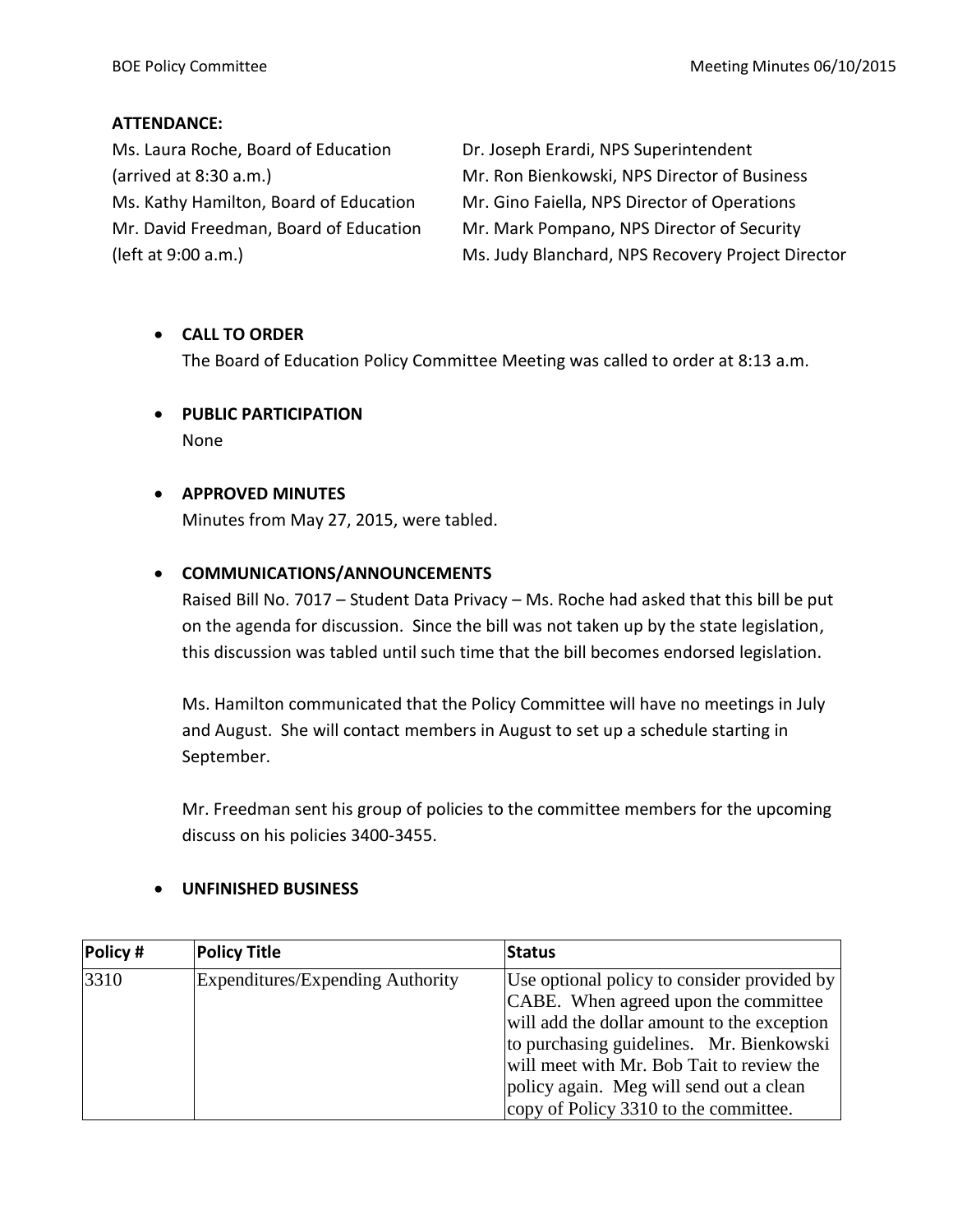| Bienkowski revisions to the policy. Mr.<br>Bienkowski told the committee that we<br>presently do not have any reoccurring<br>contracts that do not go out for bid. The<br>committee clarified the wording under<br>exempt from bidding to reflect emergency<br>professional services. Mr. Bienkowski will<br>meet with Mr. Bob Tait to review the policy<br>again. Meg will send out a clean copy of<br>Policy 3323 to the committee.<br><b>Board of Education Credit Card</b><br>Use optional policy from CABE. Updated<br>to reflect our current practice.<br>Dr. Erardi and Mr. Bienkowski met with<br><b>Funding of Special Programs</b><br>Ms. Haggard to discuss the policy and get<br>her input. Mr. Bienkowski presented the<br>committee the changes that Ms. Haggard<br>recommended. Meg will send out a copy of<br>the suggested revisions to the committee.<br>The committee will address at their next<br>meeting.<br>Operation and Maintenance of<br>Use optional policy from CABE. Change<br>Plant/Grounds<br>wording to reflect the job title for our<br>district.<br>Compliance with 504 Regulation<br>Meg spoke to Ms. Haggard about this<br>policy. After researching and reviewing our<br>current policy, Ms. Haggard recommends<br>that we use the current policy she found<br>from Darien with our forms. Meg<br>distributed a copy of Darien's policy to the<br>committee. The committee will review and<br>advise at their next meeting.<br><b>Energy Conservation</b><br>Use sample policy provided by CABE<br>using the paragraphs labeled version one<br>and version two with a few revisions to the<br>wording. Mr. Faiella will review the<br>regulation and get back to the committee<br>with his recommendations.<br>The committee discussed the policy and Mr.<br><b>Recycling Program</b><br>Faiella explained the current recycling<br>process. Mr. Faiella will survey the building<br>principals to see if a letter is sent home at<br>the beginning of school regarding recycling.<br>At the next committee meeting Mr. Faiella | 3326.3<br>3340<br>3510<br>3511<br>3513.1<br>3513.2<br>will review the policy and make | 3323 | <b>Soliciting Prices</b> | The committee reviewed and discussed Mr. |
|----------------------------------------------------------------------------------------------------------------------------------------------------------------------------------------------------------------------------------------------------------------------------------------------------------------------------------------------------------------------------------------------------------------------------------------------------------------------------------------------------------------------------------------------------------------------------------------------------------------------------------------------------------------------------------------------------------------------------------------------------------------------------------------------------------------------------------------------------------------------------------------------------------------------------------------------------------------------------------------------------------------------------------------------------------------------------------------------------------------------------------------------------------------------------------------------------------------------------------------------------------------------------------------------------------------------------------------------------------------------------------------------------------------------------------------------------------------------------------------------------------------------------------------------------------------------------------------------------------------------------------------------------------------------------------------------------------------------------------------------------------------------------------------------------------------------------------------------------------------------------------------------------------------------------------------------------------------------------------------------------------------------------------------------------------------------|---------------------------------------------------------------------------------------|------|--------------------------|------------------------------------------|
|                                                                                                                                                                                                                                                                                                                                                                                                                                                                                                                                                                                                                                                                                                                                                                                                                                                                                                                                                                                                                                                                                                                                                                                                                                                                                                                                                                                                                                                                                                                                                                                                                                                                                                                                                                                                                                                                                                                                                                                                                                                                      |                                                                                       |      |                          |                                          |
|                                                                                                                                                                                                                                                                                                                                                                                                                                                                                                                                                                                                                                                                                                                                                                                                                                                                                                                                                                                                                                                                                                                                                                                                                                                                                                                                                                                                                                                                                                                                                                                                                                                                                                                                                                                                                                                                                                                                                                                                                                                                      |                                                                                       |      |                          |                                          |
|                                                                                                                                                                                                                                                                                                                                                                                                                                                                                                                                                                                                                                                                                                                                                                                                                                                                                                                                                                                                                                                                                                                                                                                                                                                                                                                                                                                                                                                                                                                                                                                                                                                                                                                                                                                                                                                                                                                                                                                                                                                                      |                                                                                       |      |                          |                                          |
|                                                                                                                                                                                                                                                                                                                                                                                                                                                                                                                                                                                                                                                                                                                                                                                                                                                                                                                                                                                                                                                                                                                                                                                                                                                                                                                                                                                                                                                                                                                                                                                                                                                                                                                                                                                                                                                                                                                                                                                                                                                                      |                                                                                       |      |                          |                                          |
|                                                                                                                                                                                                                                                                                                                                                                                                                                                                                                                                                                                                                                                                                                                                                                                                                                                                                                                                                                                                                                                                                                                                                                                                                                                                                                                                                                                                                                                                                                                                                                                                                                                                                                                                                                                                                                                                                                                                                                                                                                                                      |                                                                                       |      |                          |                                          |
|                                                                                                                                                                                                                                                                                                                                                                                                                                                                                                                                                                                                                                                                                                                                                                                                                                                                                                                                                                                                                                                                                                                                                                                                                                                                                                                                                                                                                                                                                                                                                                                                                                                                                                                                                                                                                                                                                                                                                                                                                                                                      |                                                                                       |      |                          |                                          |
|                                                                                                                                                                                                                                                                                                                                                                                                                                                                                                                                                                                                                                                                                                                                                                                                                                                                                                                                                                                                                                                                                                                                                                                                                                                                                                                                                                                                                                                                                                                                                                                                                                                                                                                                                                                                                                                                                                                                                                                                                                                                      |                                                                                       |      |                          |                                          |
|                                                                                                                                                                                                                                                                                                                                                                                                                                                                                                                                                                                                                                                                                                                                                                                                                                                                                                                                                                                                                                                                                                                                                                                                                                                                                                                                                                                                                                                                                                                                                                                                                                                                                                                                                                                                                                                                                                                                                                                                                                                                      |                                                                                       |      |                          |                                          |
|                                                                                                                                                                                                                                                                                                                                                                                                                                                                                                                                                                                                                                                                                                                                                                                                                                                                                                                                                                                                                                                                                                                                                                                                                                                                                                                                                                                                                                                                                                                                                                                                                                                                                                                                                                                                                                                                                                                                                                                                                                                                      |                                                                                       |      |                          |                                          |
|                                                                                                                                                                                                                                                                                                                                                                                                                                                                                                                                                                                                                                                                                                                                                                                                                                                                                                                                                                                                                                                                                                                                                                                                                                                                                                                                                                                                                                                                                                                                                                                                                                                                                                                                                                                                                                                                                                                                                                                                                                                                      |                                                                                       |      |                          |                                          |
|                                                                                                                                                                                                                                                                                                                                                                                                                                                                                                                                                                                                                                                                                                                                                                                                                                                                                                                                                                                                                                                                                                                                                                                                                                                                                                                                                                                                                                                                                                                                                                                                                                                                                                                                                                                                                                                                                                                                                                                                                                                                      |                                                                                       |      |                          |                                          |
|                                                                                                                                                                                                                                                                                                                                                                                                                                                                                                                                                                                                                                                                                                                                                                                                                                                                                                                                                                                                                                                                                                                                                                                                                                                                                                                                                                                                                                                                                                                                                                                                                                                                                                                                                                                                                                                                                                                                                                                                                                                                      |                                                                                       |      |                          |                                          |
|                                                                                                                                                                                                                                                                                                                                                                                                                                                                                                                                                                                                                                                                                                                                                                                                                                                                                                                                                                                                                                                                                                                                                                                                                                                                                                                                                                                                                                                                                                                                                                                                                                                                                                                                                                                                                                                                                                                                                                                                                                                                      |                                                                                       |      |                          |                                          |
|                                                                                                                                                                                                                                                                                                                                                                                                                                                                                                                                                                                                                                                                                                                                                                                                                                                                                                                                                                                                                                                                                                                                                                                                                                                                                                                                                                                                                                                                                                                                                                                                                                                                                                                                                                                                                                                                                                                                                                                                                                                                      |                                                                                       |      |                          |                                          |
|                                                                                                                                                                                                                                                                                                                                                                                                                                                                                                                                                                                                                                                                                                                                                                                                                                                                                                                                                                                                                                                                                                                                                                                                                                                                                                                                                                                                                                                                                                                                                                                                                                                                                                                                                                                                                                                                                                                                                                                                                                                                      |                                                                                       |      |                          |                                          |
|                                                                                                                                                                                                                                                                                                                                                                                                                                                                                                                                                                                                                                                                                                                                                                                                                                                                                                                                                                                                                                                                                                                                                                                                                                                                                                                                                                                                                                                                                                                                                                                                                                                                                                                                                                                                                                                                                                                                                                                                                                                                      |                                                                                       |      |                          |                                          |
|                                                                                                                                                                                                                                                                                                                                                                                                                                                                                                                                                                                                                                                                                                                                                                                                                                                                                                                                                                                                                                                                                                                                                                                                                                                                                                                                                                                                                                                                                                                                                                                                                                                                                                                                                                                                                                                                                                                                                                                                                                                                      |                                                                                       |      |                          |                                          |
|                                                                                                                                                                                                                                                                                                                                                                                                                                                                                                                                                                                                                                                                                                                                                                                                                                                                                                                                                                                                                                                                                                                                                                                                                                                                                                                                                                                                                                                                                                                                                                                                                                                                                                                                                                                                                                                                                                                                                                                                                                                                      |                                                                                       |      |                          |                                          |
|                                                                                                                                                                                                                                                                                                                                                                                                                                                                                                                                                                                                                                                                                                                                                                                                                                                                                                                                                                                                                                                                                                                                                                                                                                                                                                                                                                                                                                                                                                                                                                                                                                                                                                                                                                                                                                                                                                                                                                                                                                                                      |                                                                                       |      |                          |                                          |
|                                                                                                                                                                                                                                                                                                                                                                                                                                                                                                                                                                                                                                                                                                                                                                                                                                                                                                                                                                                                                                                                                                                                                                                                                                                                                                                                                                                                                                                                                                                                                                                                                                                                                                                                                                                                                                                                                                                                                                                                                                                                      |                                                                                       |      |                          |                                          |
|                                                                                                                                                                                                                                                                                                                                                                                                                                                                                                                                                                                                                                                                                                                                                                                                                                                                                                                                                                                                                                                                                                                                                                                                                                                                                                                                                                                                                                                                                                                                                                                                                                                                                                                                                                                                                                                                                                                                                                                                                                                                      |                                                                                       |      |                          |                                          |
|                                                                                                                                                                                                                                                                                                                                                                                                                                                                                                                                                                                                                                                                                                                                                                                                                                                                                                                                                                                                                                                                                                                                                                                                                                                                                                                                                                                                                                                                                                                                                                                                                                                                                                                                                                                                                                                                                                                                                                                                                                                                      |                                                                                       |      |                          |                                          |
|                                                                                                                                                                                                                                                                                                                                                                                                                                                                                                                                                                                                                                                                                                                                                                                                                                                                                                                                                                                                                                                                                                                                                                                                                                                                                                                                                                                                                                                                                                                                                                                                                                                                                                                                                                                                                                                                                                                                                                                                                                                                      |                                                                                       |      |                          |                                          |
|                                                                                                                                                                                                                                                                                                                                                                                                                                                                                                                                                                                                                                                                                                                                                                                                                                                                                                                                                                                                                                                                                                                                                                                                                                                                                                                                                                                                                                                                                                                                                                                                                                                                                                                                                                                                                                                                                                                                                                                                                                                                      |                                                                                       |      |                          |                                          |
|                                                                                                                                                                                                                                                                                                                                                                                                                                                                                                                                                                                                                                                                                                                                                                                                                                                                                                                                                                                                                                                                                                                                                                                                                                                                                                                                                                                                                                                                                                                                                                                                                                                                                                                                                                                                                                                                                                                                                                                                                                                                      |                                                                                       |      |                          |                                          |
|                                                                                                                                                                                                                                                                                                                                                                                                                                                                                                                                                                                                                                                                                                                                                                                                                                                                                                                                                                                                                                                                                                                                                                                                                                                                                                                                                                                                                                                                                                                                                                                                                                                                                                                                                                                                                                                                                                                                                                                                                                                                      |                                                                                       |      |                          |                                          |
|                                                                                                                                                                                                                                                                                                                                                                                                                                                                                                                                                                                                                                                                                                                                                                                                                                                                                                                                                                                                                                                                                                                                                                                                                                                                                                                                                                                                                                                                                                                                                                                                                                                                                                                                                                                                                                                                                                                                                                                                                                                                      |                                                                                       |      |                          |                                          |
|                                                                                                                                                                                                                                                                                                                                                                                                                                                                                                                                                                                                                                                                                                                                                                                                                                                                                                                                                                                                                                                                                                                                                                                                                                                                                                                                                                                                                                                                                                                                                                                                                                                                                                                                                                                                                                                                                                                                                                                                                                                                      |                                                                                       |      |                          |                                          |
|                                                                                                                                                                                                                                                                                                                                                                                                                                                                                                                                                                                                                                                                                                                                                                                                                                                                                                                                                                                                                                                                                                                                                                                                                                                                                                                                                                                                                                                                                                                                                                                                                                                                                                                                                                                                                                                                                                                                                                                                                                                                      |                                                                                       |      |                          |                                          |
|                                                                                                                                                                                                                                                                                                                                                                                                                                                                                                                                                                                                                                                                                                                                                                                                                                                                                                                                                                                                                                                                                                                                                                                                                                                                                                                                                                                                                                                                                                                                                                                                                                                                                                                                                                                                                                                                                                                                                                                                                                                                      |                                                                                       |      |                          |                                          |
|                                                                                                                                                                                                                                                                                                                                                                                                                                                                                                                                                                                                                                                                                                                                                                                                                                                                                                                                                                                                                                                                                                                                                                                                                                                                                                                                                                                                                                                                                                                                                                                                                                                                                                                                                                                                                                                                                                                                                                                                                                                                      |                                                                                       |      |                          |                                          |
|                                                                                                                                                                                                                                                                                                                                                                                                                                                                                                                                                                                                                                                                                                                                                                                                                                                                                                                                                                                                                                                                                                                                                                                                                                                                                                                                                                                                                                                                                                                                                                                                                                                                                                                                                                                                                                                                                                                                                                                                                                                                      |                                                                                       |      |                          |                                          |
|                                                                                                                                                                                                                                                                                                                                                                                                                                                                                                                                                                                                                                                                                                                                                                                                                                                                                                                                                                                                                                                                                                                                                                                                                                                                                                                                                                                                                                                                                                                                                                                                                                                                                                                                                                                                                                                                                                                                                                                                                                                                      |                                                                                       |      |                          |                                          |
|                                                                                                                                                                                                                                                                                                                                                                                                                                                                                                                                                                                                                                                                                                                                                                                                                                                                                                                                                                                                                                                                                                                                                                                                                                                                                                                                                                                                                                                                                                                                                                                                                                                                                                                                                                                                                                                                                                                                                                                                                                                                      |                                                                                       |      |                          |                                          |
|                                                                                                                                                                                                                                                                                                                                                                                                                                                                                                                                                                                                                                                                                                                                                                                                                                                                                                                                                                                                                                                                                                                                                                                                                                                                                                                                                                                                                                                                                                                                                                                                                                                                                                                                                                                                                                                                                                                                                                                                                                                                      |                                                                                       |      |                          |                                          |
|                                                                                                                                                                                                                                                                                                                                                                                                                                                                                                                                                                                                                                                                                                                                                                                                                                                                                                                                                                                                                                                                                                                                                                                                                                                                                                                                                                                                                                                                                                                                                                                                                                                                                                                                                                                                                                                                                                                                                                                                                                                                      |                                                                                       |      |                          |                                          |
|                                                                                                                                                                                                                                                                                                                                                                                                                                                                                                                                                                                                                                                                                                                                                                                                                                                                                                                                                                                                                                                                                                                                                                                                                                                                                                                                                                                                                                                                                                                                                                                                                                                                                                                                                                                                                                                                                                                                                                                                                                                                      |                                                                                       |      |                          |                                          |
|                                                                                                                                                                                                                                                                                                                                                                                                                                                                                                                                                                                                                                                                                                                                                                                                                                                                                                                                                                                                                                                                                                                                                                                                                                                                                                                                                                                                                                                                                                                                                                                                                                                                                                                                                                                                                                                                                                                                                                                                                                                                      |                                                                                       |      |                          |                                          |
|                                                                                                                                                                                                                                                                                                                                                                                                                                                                                                                                                                                                                                                                                                                                                                                                                                                                                                                                                                                                                                                                                                                                                                                                                                                                                                                                                                                                                                                                                                                                                                                                                                                                                                                                                                                                                                                                                                                                                                                                                                                                      |                                                                                       |      |                          |                                          |
|                                                                                                                                                                                                                                                                                                                                                                                                                                                                                                                                                                                                                                                                                                                                                                                                                                                                                                                                                                                                                                                                                                                                                                                                                                                                                                                                                                                                                                                                                                                                                                                                                                                                                                                                                                                                                                                                                                                                                                                                                                                                      |                                                                                       |      |                          |                                          |
|                                                                                                                                                                                                                                                                                                                                                                                                                                                                                                                                                                                                                                                                                                                                                                                                                                                                                                                                                                                                                                                                                                                                                                                                                                                                                                                                                                                                                                                                                                                                                                                                                                                                                                                                                                                                                                                                                                                                                                                                                                                                      |                                                                                       |      |                          |                                          |
|                                                                                                                                                                                                                                                                                                                                                                                                                                                                                                                                                                                                                                                                                                                                                                                                                                                                                                                                                                                                                                                                                                                                                                                                                                                                                                                                                                                                                                                                                                                                                                                                                                                                                                                                                                                                                                                                                                                                                                                                                                                                      |                                                                                       |      |                          |                                          |
|                                                                                                                                                                                                                                                                                                                                                                                                                                                                                                                                                                                                                                                                                                                                                                                                                                                                                                                                                                                                                                                                                                                                                                                                                                                                                                                                                                                                                                                                                                                                                                                                                                                                                                                                                                                                                                                                                                                                                                                                                                                                      |                                                                                       |      |                          |                                          |
|                                                                                                                                                                                                                                                                                                                                                                                                                                                                                                                                                                                                                                                                                                                                                                                                                                                                                                                                                                                                                                                                                                                                                                                                                                                                                                                                                                                                                                                                                                                                                                                                                                                                                                                                                                                                                                                                                                                                                                                                                                                                      |                                                                                       |      |                          |                                          |
|                                                                                                                                                                                                                                                                                                                                                                                                                                                                                                                                                                                                                                                                                                                                                                                                                                                                                                                                                                                                                                                                                                                                                                                                                                                                                                                                                                                                                                                                                                                                                                                                                                                                                                                                                                                                                                                                                                                                                                                                                                                                      |                                                                                       |      |                          |                                          |
|                                                                                                                                                                                                                                                                                                                                                                                                                                                                                                                                                                                                                                                                                                                                                                                                                                                                                                                                                                                                                                                                                                                                                                                                                                                                                                                                                                                                                                                                                                                                                                                                                                                                                                                                                                                                                                                                                                                                                                                                                                                                      |                                                                                       |      |                          | recommendations.                         |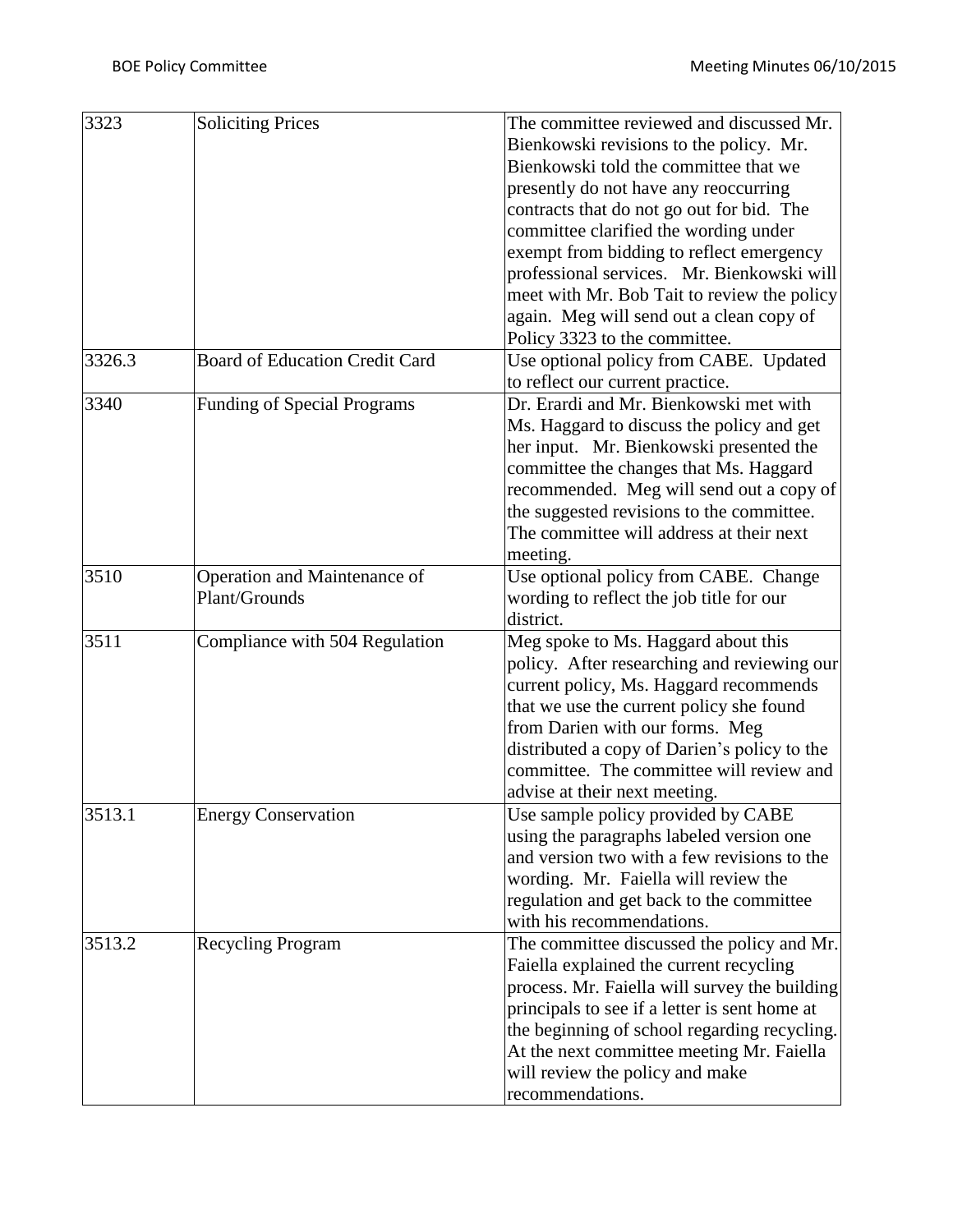| 3515   | <b>Facility Use</b>                                          | A discussion took place on rental fees for<br>our facilities. Mr. Faiella will compare our<br>fees with other school districts and report<br>back. Meg will forward a copy of the<br>Southington rental fees to the committee.<br>Mr. Bienkowski is going research the dollar<br>amount we require for proof of insurance<br>for organizations renting our facilities. For<br>safety reasons a decision was made to                                                                                                                                                                                                                            |
|--------|--------------------------------------------------------------|------------------------------------------------------------------------------------------------------------------------------------------------------------------------------------------------------------------------------------------------------------------------------------------------------------------------------------------------------------------------------------------------------------------------------------------------------------------------------------------------------------------------------------------------------------------------------------------------------------------------------------------------|
|        |                                                              | change the wording back to a "custodian"<br>must be present when the school building is<br>being used".                                                                                                                                                                                                                                                                                                                                                                                                                                                                                                                                        |
| 3515.1 | Community Use of School Facilities -<br><b>Swimming Pool</b> | Meg will ask Matt Childs, Gregg Simon<br>and Lorrie Rodrigue to review policy and<br>advise. Will be addressed at the next<br>committee meeting.                                                                                                                                                                                                                                                                                                                                                                                                                                                                                               |
| 3516   | Safe and Secure School Facilities,<br>Equipment & Grounds    | Mr. Pompano said the policy looked good.<br>He is going to check the state statute on<br>conducting a security and vulnerability<br>assessment every two years. A discussion<br>took place on inspecting the grounds and<br>facilities. Mr. Faiella will develop a<br>safety/hazard assessment inspection form.<br>A decision was made to keep reports on file<br>for seven years. The committee changed<br>the wording to reflect our current practice<br>with regards to Supervision of Students and<br>Policy Evaluation.                                                                                                                   |
| 3516.4 | <b>Sex Offender Notification</b>                             | Mr. Pompano said he conferred with Chief<br>Kehoe and they both liked the policy. The<br>committee removed two of the optional<br>paragraphs because the information was<br>covered in other policies. Ms. Judy<br>Blanchard was invited into the meeting to<br>discuss our current practice on when we<br>provide safety information to students on<br>how to protect themselves from abuse,<br>abduction or exploitation. Ms. Blanchard<br>will forward this information to the<br>committee for their review. Dr. Erardi and<br>Mr. Pompano will review the regulation and<br>make recommendations at the next Policy<br>Committee Meeting. |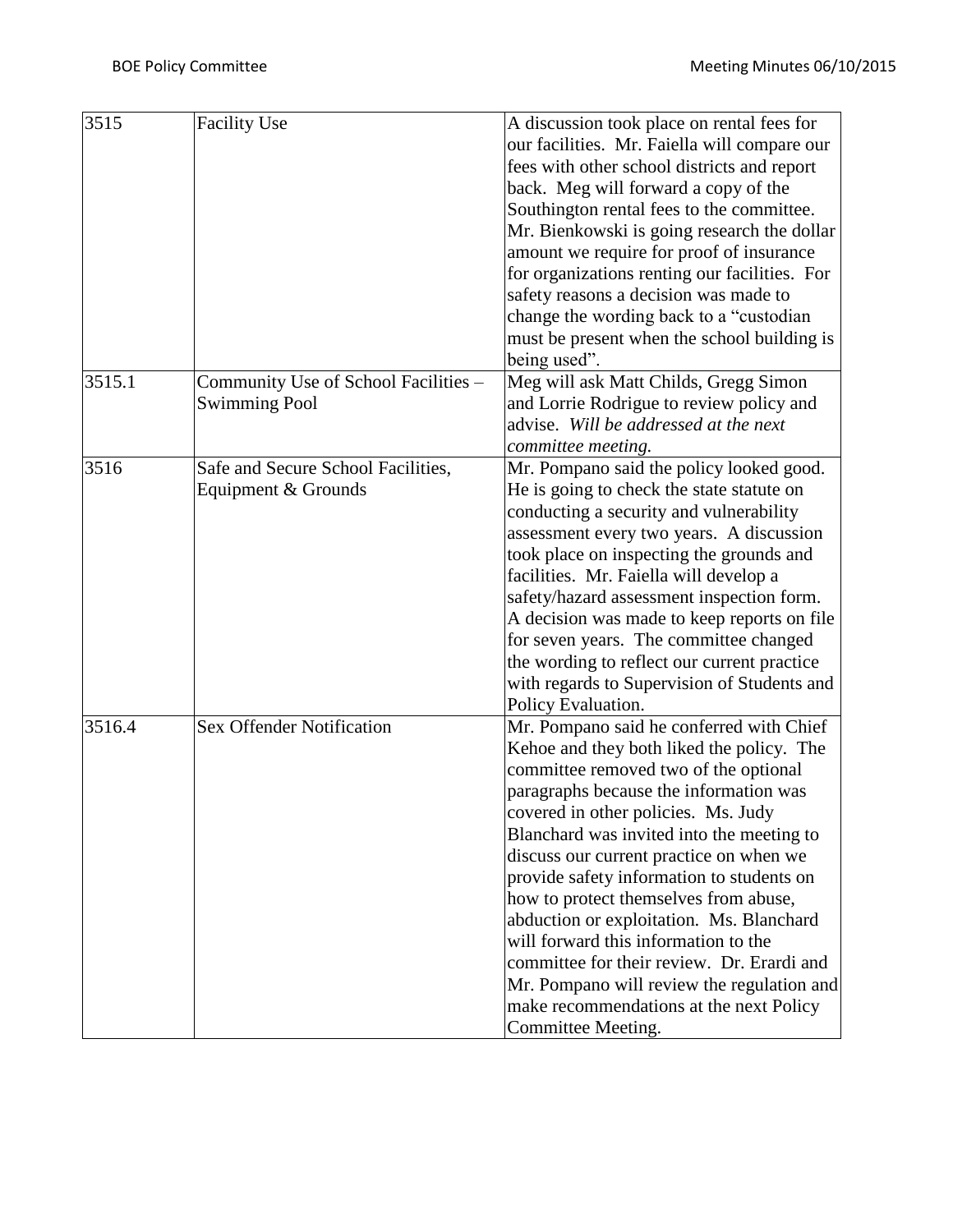| 3516.5  | Sex Offender on School Property                                                 | Use optional policy provided by CABE.<br>Mr. Pompano said he conferred with Chief<br>Kehoe and they both liked the policy. A<br>change was made to the wording of the<br>policy to say "law enforcement will be<br>notified" if a non-parent sex offender<br>attempts to communicate electronically<br>with a student while on school property.<br>The paragraph about parent/guardian sex<br>offenders was amended to include "in<br>consult with legal counsel".                                                                                                                                       |  |
|---------|---------------------------------------------------------------------------------|----------------------------------------------------------------------------------------------------------------------------------------------------------------------------------------------------------------------------------------------------------------------------------------------------------------------------------------------------------------------------------------------------------------------------------------------------------------------------------------------------------------------------------------------------------------------------------------------------------|--|
| 3516.11 | Hazardous Materials Communication                                               | Mr. Faiella will review policy and make<br>recommendations at the next committee<br>meeting.                                                                                                                                                                                                                                                                                                                                                                                                                                                                                                             |  |
| 3516.12 | <b>Asbestos Control</b>                                                         | Use optional policy provided by CABE.<br>Mr. Faiella said this policy represents our<br>current practice.                                                                                                                                                                                                                                                                                                                                                                                                                                                                                                |  |
| 3516.33 | Do Not Resuscitate Order                                                        | Meg will contact our medical advisor, Dr.<br>Machado, to review policy and advise.<br>Will be addressed at the next committee<br>meeting.                                                                                                                                                                                                                                                                                                                                                                                                                                                                |  |
| 5132    | <b>Students Dress and Grooming (Current</b><br>Student Dress Code Policy 7-500) | The student dress code policy was brought<br>to discussion early and out of order because<br>of feedback heard from several parents and<br>students. A copy of the CABE suggested<br>policy was distributed along with the<br>current Newtown policy. The consensus of<br>the Committee was there needs to be<br>consistency amongst the schools with<br>enforcing the policy and the wording of the<br>policy needs to be updated. Dr. Erardi<br>will survey the principals and students and<br>get back to the Committee with a<br>recommendation. Will be addressed at the<br>next committee meeting. |  |

#### **NEW BUSINESS**

- o FUTURE MEETING DATES
	- June 24, 2015 Shared Meeting Room 1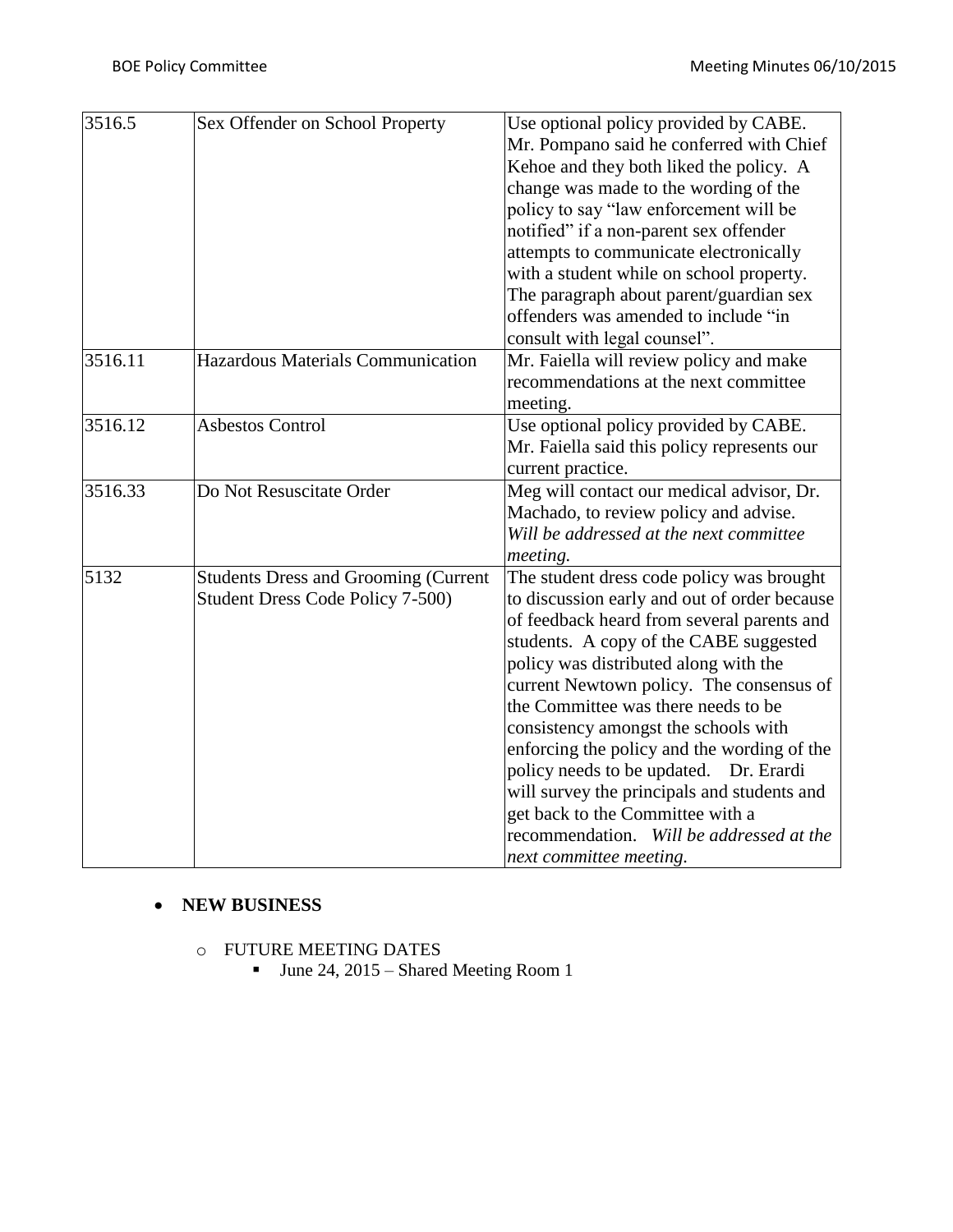# **ACTION ITEMS FOR NEXT MEETING**

| <b>Responsible</b> |                                                |                 |                 |
|--------------------|------------------------------------------------|-----------------|-----------------|
| Party              | <b>Action</b>                                  | <b>Comments</b> | <b>Due Date</b> |
|                    | Mr. Bienkowski Policy 3310 - Purchasing        |                 | 06/24/2015      |
| Meg                | Guidelines - When agreed upon                  |                 |                 |
|                    | the Committee will add the dollar              |                 |                 |
|                    | amount to the exception to                     |                 |                 |
|                    | purchasing. Mr. Bienkowski will                |                 |                 |
|                    | meet with Mr. Bob Tait to review               |                 |                 |
|                    | the policy again. Meg will send                |                 |                 |
|                    | out a clean copy of the policy to              |                 |                 |
|                    | the committee.                                 |                 |                 |
|                    | Mr. Bienkowski Policy 3323 – Soliciting Prices |                 | 06/24/2015      |
| Meg                | (Bids and Quotations) - Mr.                    |                 |                 |
|                    | Bienkowski will meet with Mr.                  |                 |                 |
|                    | Bob Tait to review the policy                  |                 |                 |
|                    | again. Meg will send out a clean               |                 |                 |
|                    | copy of the policy to the                      |                 |                 |
|                    | committee.                                     |                 |                 |
| Committee          | Policy 3340 - Funding of Special               |                 | 06/24/2015      |
| Meg                | Programs – Meg will send out a                 |                 |                 |
|                    | copy of the suggested revisions to             |                 |                 |
|                    | the committee. The committee                   |                 |                 |
|                    | will review revisions and address              |                 |                 |
|                    | at their next meeting.                         |                 |                 |
| Committee          | Policy 3511 – Compliance with                  |                 | 06/24/2015      |
|                    | 504 Regulation – The committee                 |                 |                 |
|                    | will review the policy from                    |                 |                 |
|                    | Darien provided by Ms. Haggard                 |                 |                 |
|                    | and address at their next meeting.             |                 |                 |
| Mr. Faiella        | Policy $3513.1$ – Energy                       |                 | 06/24/2015      |
|                    | Conservation - Mr. Faiella will                |                 |                 |
|                    | review the regulation and advise               |                 |                 |
|                    | at the next committee meeting.                 |                 |                 |
| Mr. Faiella        | Policy 3513.2 – Recycling                      |                 | 06/24/2015      |
|                    | Program - Mr. Faiella will survey              |                 |                 |
|                    | the building principals to see if a            |                 |                 |
|                    | letter is sent home on recycling at            |                 |                 |
|                    | the beginning of the school year.              |                 |                 |
|                    | Mr. Faiella will update the                    |                 |                 |
|                    | committee and make                             |                 |                 |
|                    | recommendations at the next                    |                 |                 |
|                    | committee meeting.                             |                 |                 |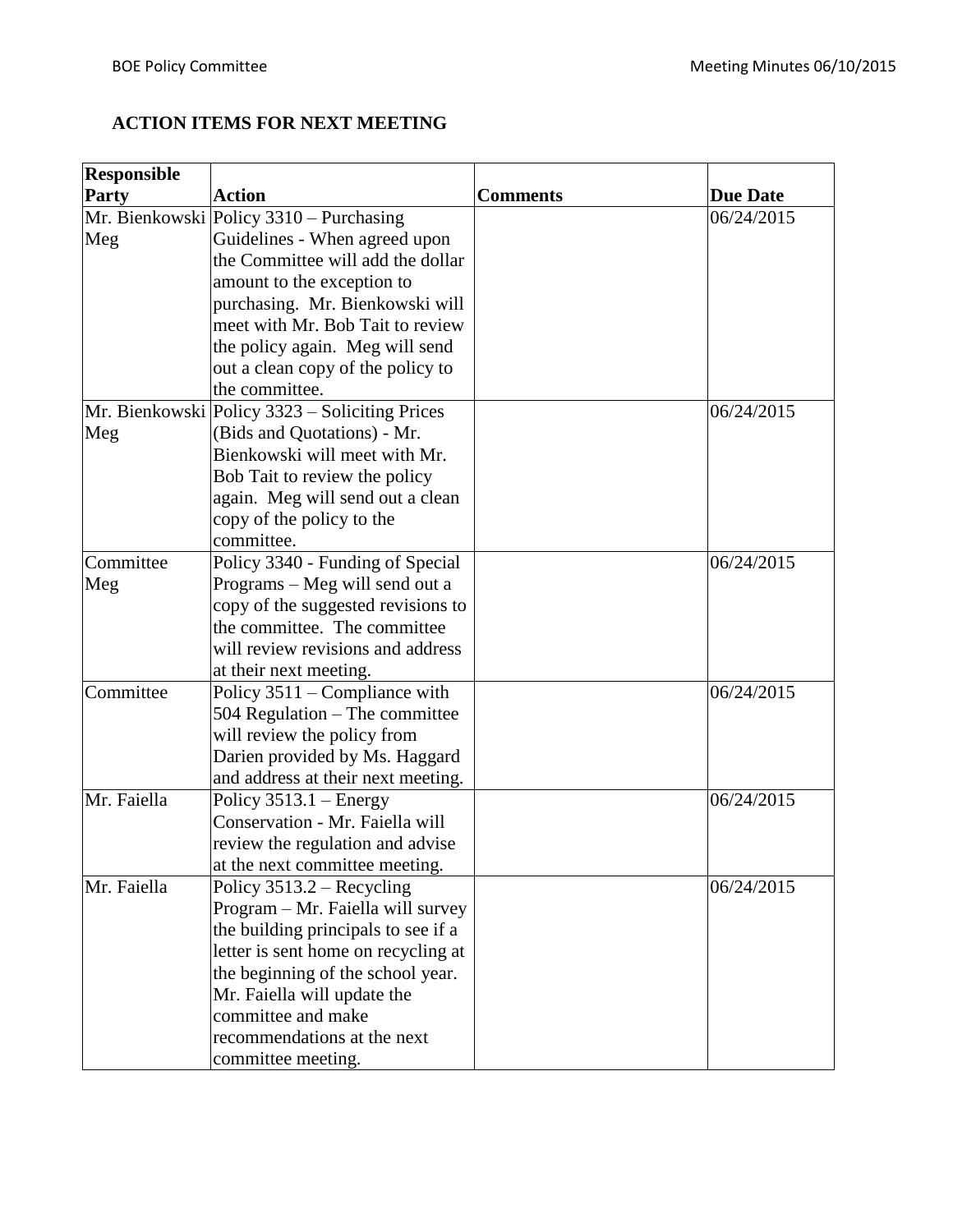| Mr. Faiella   | Policy 3515 – Facility Use – Mr.                  | 06/24/2015 |
|---------------|---------------------------------------------------|------------|
|               | Mr. Bienkowski Faiella will compare our fees with |            |
| Meg           | other school districts. Meg will                  |            |
|               | forward a copy of Southington's                   |            |
|               | fees to the committee. Mr.                        |            |
|               | Bienkowski will research our                      |            |
|               | proof of insurance requirements                   |            |
|               | and report back to the committee.                 |            |
| Meg           | Policy 3515.1 – Community Use                     | 06/24/2015 |
|               | of School Facilities – Swimming                   |            |
|               | Pool – Meg will ask Dr. Rodrigue,                 |            |
|               | Mr. Simon and Mr. Childs to                       |            |
|               | review policy and advise at next                  |            |
|               | meeting.                                          |            |
| Mr. Pompano   | Policy 3516– Safe and Secure                      | 06/24/2015 |
| Mr. Faiella   | School Facilities, Equipment and                  |            |
|               | Grounds $-$ Mr. Pompano is going                  |            |
|               | to check the state statute on                     |            |
|               | conducting a security and                         |            |
|               | vulnerability assessment every                    |            |
|               | two years. Mr. Faiella will                       |            |
|               | develop a safety/hazard                           |            |
|               | assessment inspection form.                       |            |
| Ms. Blanchard | Policy 3516.4 – Sex Offender                      | 06/24/2015 |
| Dr. Erardi    | Notification - Ms. Blanchard will                 |            |
| Mr. Pompano   | forward information on when we                    |            |
|               | provide safety information to                     |            |
|               | students on how to protect                        |            |
|               | themselves from abuse, abduction                  |            |
|               | or exploitation. Dr. Erardi and                   |            |
|               | Mr. Pompano will review the                       |            |
|               | regulation and make                               |            |
|               | recommendations.                                  |            |
| Mr. Faiella   | Policy 3516.11 - Hazardous                        | 06/24/2015 |
|               | Materials Communication - Mr.                     |            |
|               | Faiella will review policy and                    |            |
|               | make recommendations at the                       |            |
|               | next policy meeting                               |            |
| Meg           | Policy $3516.33 - Do$ Not                         | 06/24/2015 |
|               | Resuscitate Order - Meg will ask                  |            |
|               | Dr. Machado to review policy and                  |            |
|               | advise.                                           |            |
| Dr. Erardi    | Policy 5132 - Student Dress and                   | 06/24/2015 |
|               | Grooming – Dr. Erardi will survey                 |            |
|               | the principals and students and get               |            |
|               | back to the committee with a                      |            |
|               | recommendation.                                   |            |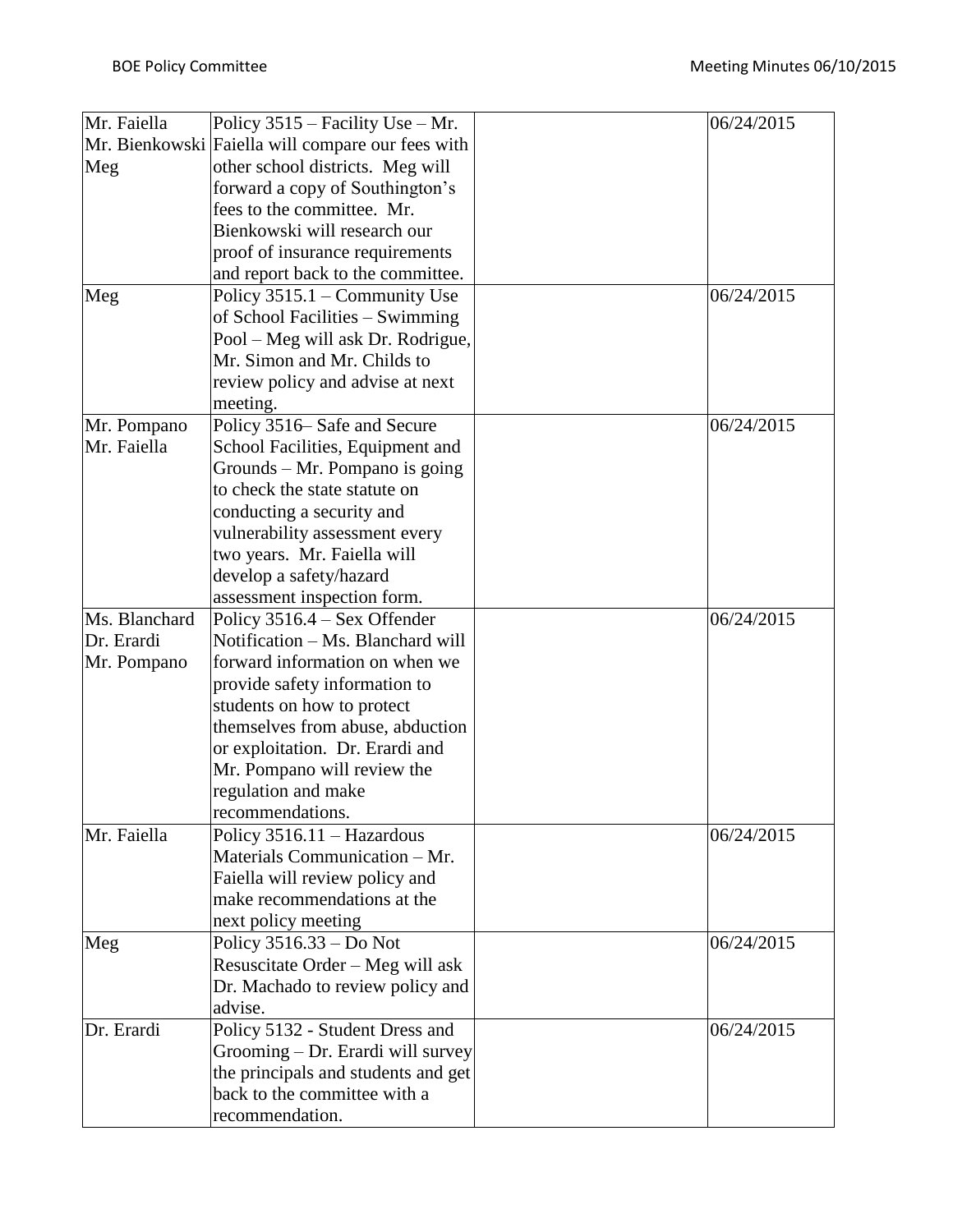## **NEXT SET OF POLICIES TO REVIEW AND REVISE**

Series 3000 (Business/Non-Instructional Operations):

| Policy # | <b>Policy Title</b>                           | <b>Point Person</b> |
|----------|-----------------------------------------------|---------------------|
| 3400     | <b>Accounts</b>                               | Mr. Freedman        |
| 3410     | <b>System of Accounts</b>                     | Mr. Freedman        |
| 3420     | <b>Classification of Expenditures</b>         | Mr. Freedman        |
| 3430     | Periodic Financial Reports                    | Mr. Freedman        |
| 3431     | Treasurer's Report                            | Mr. Freedman        |
| 3432     | <b>Budget and Expense Reports</b>             | Mr. Freedman        |
| 3433     | <b>Annual Financial Reports</b>               | Mr. Freedman        |
| 3434     | Periodic Audit                                | Mr. Freedman        |
| 3435     | Fraud Prevention and Investigation            | Mr. Freedman        |
| 3440     | Inventories                                   | Mr. Freedman        |
| 3450     | Monies in School Buildings                    | Mr. Freedman        |
| 3451     | Petty Cash Fund                               | Mr. Freedman        |
| 3452     | <b>Revolving Funds</b>                        | Mr. Freedman        |
| 3453     | <b>School Activity Funds</b>                  | Mr. Freedman        |
| 3453.1   | <b>Unexpended Class Fund</b>                  | Mr. Freedman        |
| 3454     | Gate Receipts and Admission                   | Mr. Freedman        |
| 3455     | <b>High School Concession Stand</b>           | Mr. Freedman        |
| 3517     | Security of Building and Grounds              | Dr. Erardi          |
| 3517.1   | Site & Building Access                        | Dr. Erardi          |
| 3517.2   | Vandalism                                     | Dr. Erardi          |
| 3518     | Records and Reports                           | Dr. Erardi          |
| 3520     | <b>Data Processing Services</b>               | Dr. Erardi          |
| 3520.1   | Information Security Breach and Notification  | Dr. Erardi          |
| 3520.11  | <b>Electronic Information Security</b>        | Dr. Erardi          |
| 3520.12  | Data-Based Information Management Systems     | Dr. Erardi          |
| 3520.13  | Student Data Protection & Privacy/Cloud-Based | Dr. Erardi          |
|          | <b>Services</b>                               |                     |
| 3521     | Responsibilities and Scope                    | Dr. Erardi          |
| 3522     | Service Available                             | Dr. Erardi          |
| 3523     | <b>Facilities</b>                             | Dr. Erardi          |
| 3523.1   | Acquisition and Updating of Technology        | Dr. Erardi          |
| 3523.2   | <b>Operation and Maintenance</b>              | Dr. Erardi          |
| 3523.3   | School Facilities - Playground Equipment      | Dr. Erardi          |

#### **PUBLIC PARTICIPATION**

None